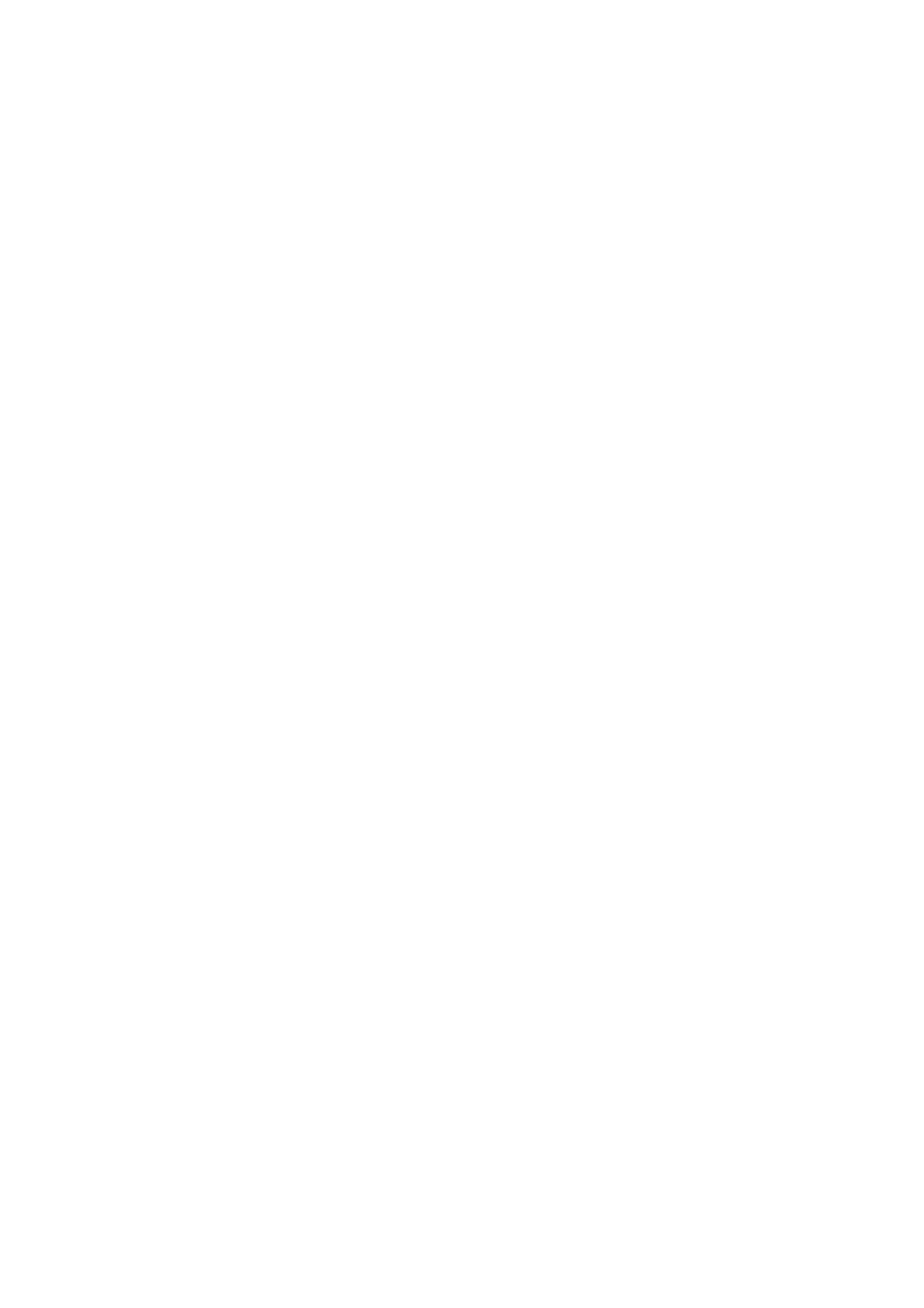"We have entered the third millennium through a gate of fire. If today, after the horror of 11 September, we see better, and we see further – we will realize that humanity is indivisible." These words were spoken by the United Nations General Secretary, Kofi Annan, in Oslo on December 10, 2001, after he had received the Nobel Peace Prize on **The United** behalf of the UN. The indivisibility of humanity is simultaneously realism and utopia: on the one hand, the bitter insight that even the heart of the USA can be attacked using the simplest of weapons and that the division of the world into a zone of peace and a zone of turbulence is obsolete; on the other hand, the hope that it may be possible to make "one world" a reality. The UN is held in high regard all over the world, and remains our best hope that the rule of law can be established in international politics. But is the organization's practical political significance growing as well, or is it increasingly powerless to meet the new kinds of challenge with which we are confronted? Will the UN be crushed between the privatization of violence practised by organizations like al-Qaida, the enormous power of the USA, which only trusts its own strength, and the binding duties of a world organization which the USA created but is now suspicious of and seeks to do without?

### *The dual challenge*

On September 11 international terrorism took on a new dimension. A group operating as a worldwide network struck from the heart of western society. The fact that the suicide hijackers deliberately carried out a mass murder before the eyes of the world has given rise to profound **Terrorist mass** insecurity and has also posed the frightening question of whether ter- **murder** rorists could get hold of nuclear, chemical, or biological weapons of mass destruction. The USA's main response has been military, as we can see from the rhetoric about the "axis of evil" and the Bush administration's vast rearmament programme.

In the words of the preamble to the UN Charter, the organization seeks "to save succeeding generations from the scourge of war". In the present situation, the UN is trapped between a rock and a hard place. On the one hand, inhibitions against violence are weakening and **The UN in a** the spatial separation between friend and enemy is becoming blurred. **tight spot** Both of these developments characterize the new international terrorism and the growing number of civil wars. On the other hand, we are witnessing the beginning of a change of policy: the use of military force is no longer taboo, and is to be restored to the arsenal of customary instruments of foreign policy. The core of the UN's conception of global order and its greatest achievement, the prohibition of the use of force by states, will be underminedif the strongest state adopts a policy of removing dangerous regimes by force of arms.

Can one combat international terrorism by military means? What are the alternatives?

## **Nations wins the Nobel Peace Prize**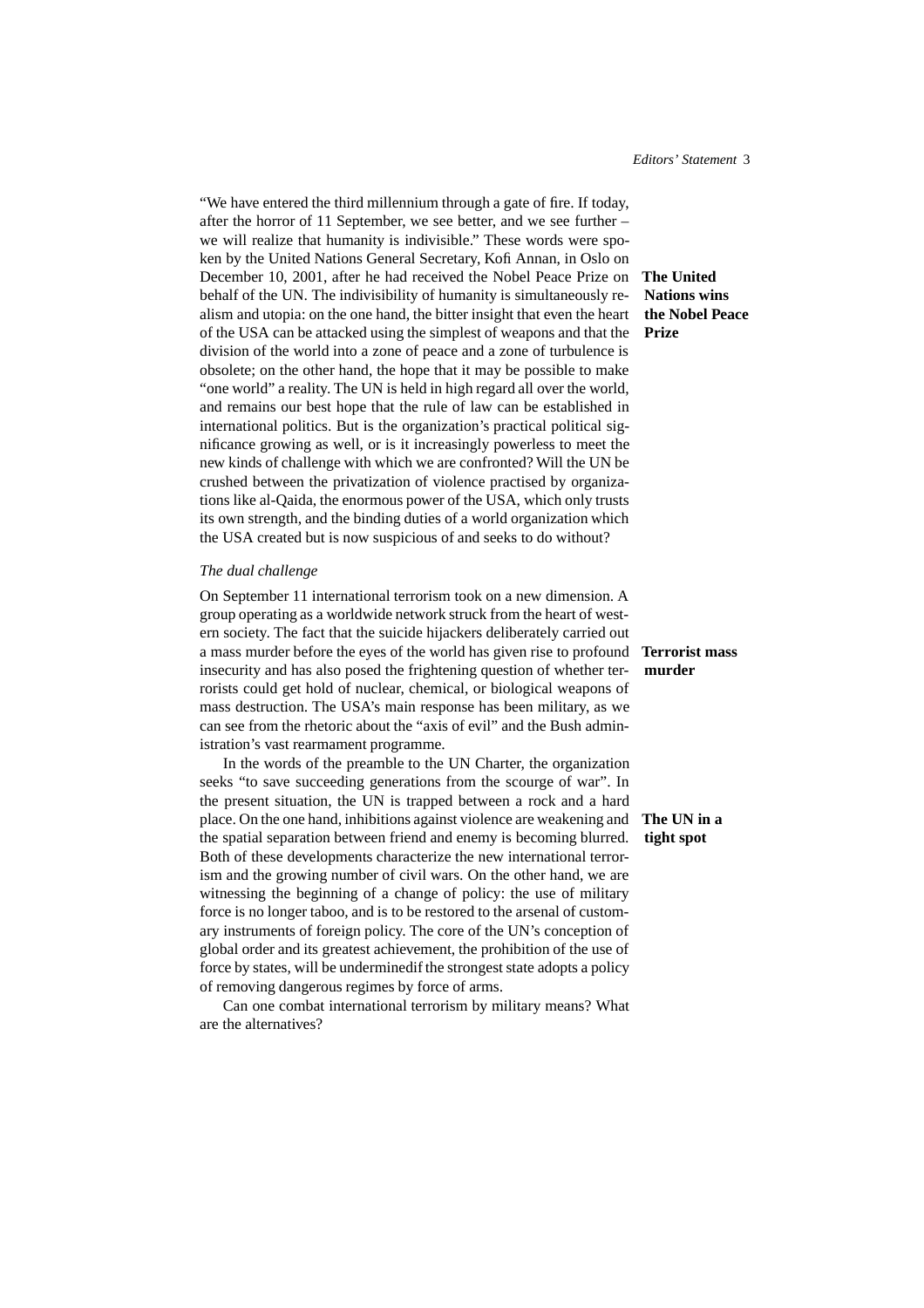**of military responses**

### **Armed Force and War as Anti-terrorist Strategy?**

History has seen many instances of terrorism, but it is a changing phenomenon which always takes a historically concrete form. This requires us to look at the societal context of terrorism, though this should in no sense be understood as a legitimation of it. Terrorism is **Terrorism as** the symptom, and the disease is the historical-societal context from **symptom** which it emerges. This complicates both the analysis of the causes of international terrorism and the discussion of counter-strategies.

#### *The coalition against terrorism*

The most spectacular reaction to September 11 was the formation of a world-wide coalition against terror. The common platform is pro-**Resolution 1373** vided by UN Security Council Resolution 1373, dated 28 September 2001. This resolution goes beyond verbal condemnation of the attacks and calls upon the community of states to take active steps to prevent terrorism. The catalogue of measures proposed ranges from the immediate exchange of operational information to steps to ensure that the financial sources of terrorism are completely cut off.

> American policy is both more pragmatic and more selective. Although the USA is in principle interested in seeing as many states as possible lining up alongside it, the substance of its policy rests on bilateral arrangements between the USA and whatever partners are needed to support particular unilateral measures. The most important arrangements relate to military and logistical assistance and to rights to overfly individual states and station troops there. In this sense, Washington's profession of adhesion to multilateralism has proved to be a flash in the pan.

The coalition against terror forged by the US administration since September 11 serves as a way of providing political backing for a pri-**The dominance** marily military response. This pushes into the background conceptunal and material tools that could be used for a more far-reaching, civil approach to combating terrorism. Moreover, the return of war as a policy option entails the risk that a dangerous dynamic of retaliation could be unleashed, which in turn threatens to erode the UN's prohibition of war.

#### *Afghanistan: a mixed balance*

Doubts have been raised both about the justification in international law of the war in Afghanistan and about the appropriateness of the methods used. In addition, there are serious questions to be answered about the price that was paid for the largely military strategy employed. If one attempts to draw up a balance sheet, the positive outcome was the fact that a safe haven for the recruitment of international terrorism was destroyed and the radical Islamist dictatorship of the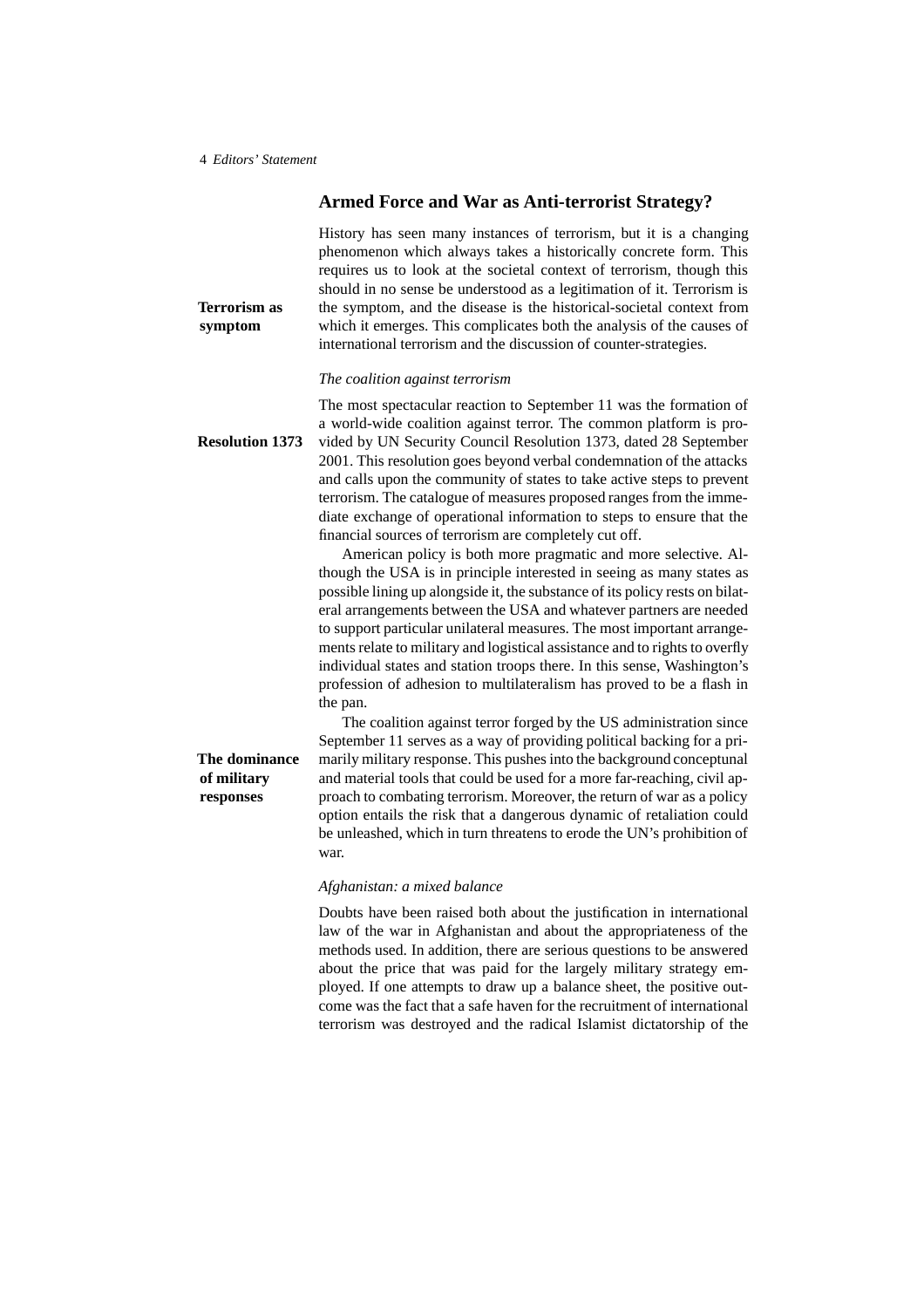Taliban defeated. These achievements were and are the precondition of the opportunity Afghanistan now has, after 22 years of war and **Taking stock of** civil war, to become once again a well-ordered polity and gradually to reestablish the state monopoly of violence.

On the other side of the balance sheet, however, are some substantial negative entries. The al-Qaida network was not destroyed, and Bin Laden not captured; the two main war aims were therefore not accomplished. We have no definite information about the military operations, their targets, or their results, nor about the civilian victims and the destruction caused to the country. Continued military operations are obstructing the urgent work of international organizations providing assistance. If one goes on to compare the effort and money expended on the war with the far too small international protection force, ISAF, stationed in Kabul and with the resources made available for the reconstruction of Afghanistan, it is impossible not to be struck by the huge discrepancy between the military campaign and the peace mission. Furthermore, this discrepancy draws attention to a dubious division of labour between the USA and Europe, which also has disturbing implications for the future.

There are different opinions as to whether the costs or the benefits of the military intervention in Afghanistan were greater, and there are also different views within the community of peace and conflict researchers. It is too early to draw up a final balance sheet. However, we would like to issue a warning against any future expressions of unconditional solidarity with the Bush administration, because they make it difficult to think about alternatives and are not in the interests of Europe. The German government must, within the framework of the EU, actively pursue the elaboration of non-military ways of combating terrorism and stabilizing crisis regions.

#### *The return of the logic of war?*

Perhaps one of the most significant of the negative consequences of the war, and one which extends beyond Afghanistan itself, is the danger that the logic of war may be universalized. In crisis regions **A legitimation** such as Kashmir, Chechnya, and Palestine, the US-led "war on terror" strengthens the hand of the more powerful parties to the conflict and reduces any incentive they may have to seek political solutions. The war is seen to legitimize escalation and is interpreted as a licence to commit breaches of human rights: by Russia in Chechnya, by Israel in the autonomous Palestinian areas, and by China in Tibet. Peace negotiations in Colombia have been broken off because the state now calculates that it can rely to a greater extent on US military assistance against the rebels.

# **the war in Afghanistan**

**of escalating violence**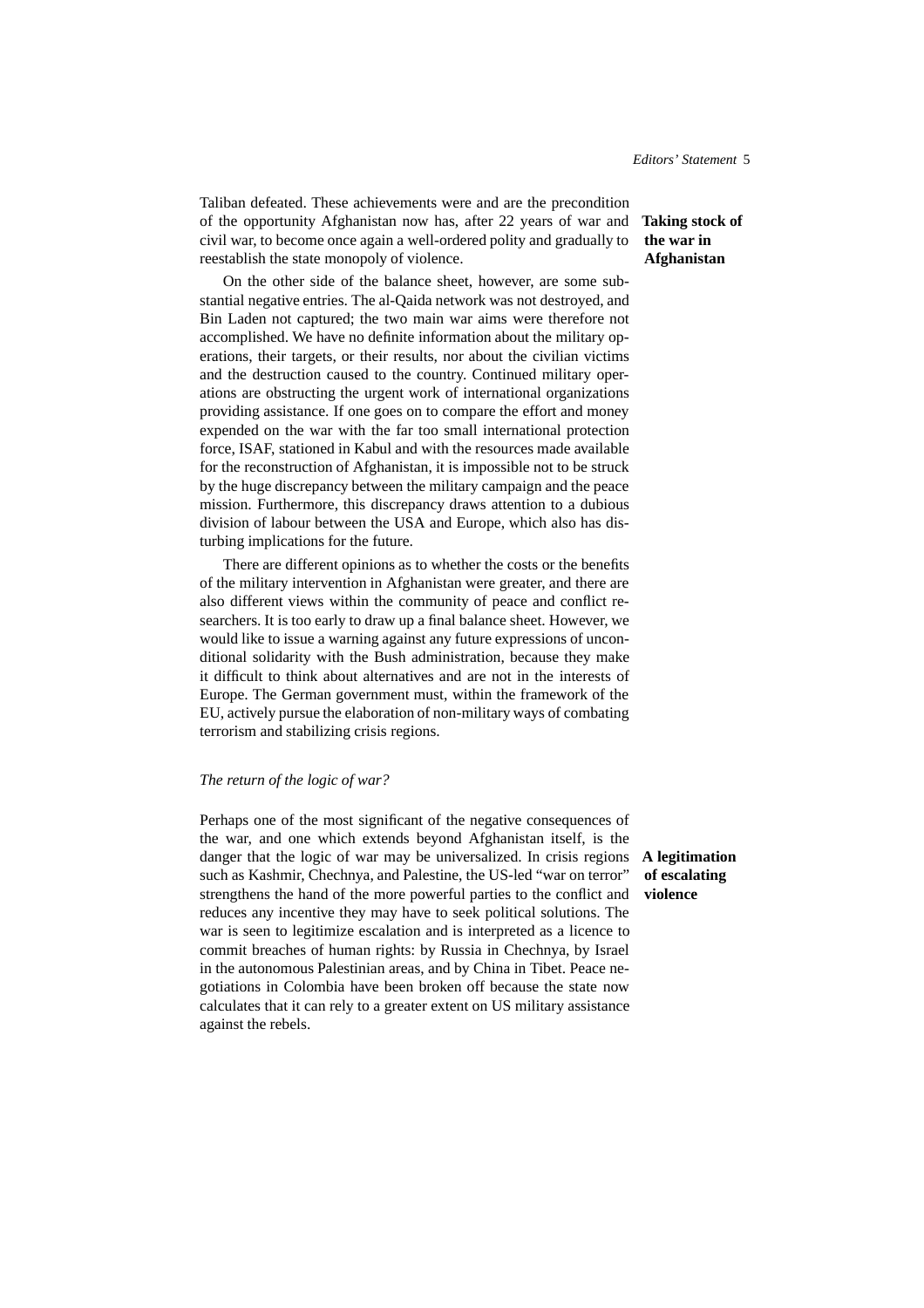*From self-defence to an offensive strategy?*

On 29 January 2002, President Bush delivered his address to Congress on the state of the union and, with a flourish, changed the direction of the debate on strategy. Two particular announcements formed the core of what one can, on the basis also of numerous declarations by other leading figures in the administration, term the Bush Doctrine. The first of these was the statement that the USA would act just as decisively against regimes seeking to acquire weapons of mass destruction as it had against terrorist networks. Secondly, Bush said that preemptive strikes would be among the methods considered. He explicitly men-**Iraq is a target** tioned North Korea, Iran, and – most emphatically of all – Iraq. Since then these countries, labelled "rogue states", have been known as the "axis of evil". The president's martial rhetoric has been backed up by a massive increase in the military budget, an acceleration in the development of anti-missile defences, and planning for new kinds of mini-nuclear weapons for use in special battle conditions.

The present US administration is attempting to reinterpret the right to self-protection and self-defence as an offensive strategy. Shifting the theatre of military operations from Afghanistan to Iraq would also be a policy shift to a different issue, from preventive defence against terrorism to combating possible possessors of weapons of mass destruction. The use of force is permissible as a measure of defence against violent aggression, but the present situation does not resemble the summer of 1990: Iraq has not committed any military aggression. Because Iraq has not complied with UN Resolution 687, the sanctions imposed in 1991 have not been lifted. But a military intervention would be an ar-**An arbitrary** bitrary act. Any government that was involved, by providing military **act** assistance, material help, or political support, would have to share the responsibility for the consequences and for those killed and injured. If the USA is determined to act in this way, Europe would hardly be able to stop it; but Europe is under no obligation to join in.

> Even the exceptional treatment of Iraq decided upon in 1991 by the UN Security Council was part of a comprehensive concept of arms control policy. The objective was to take a first step towards the transformation of the Middle East into a nuclear weapons free zone. Nothing has been done to bring this goal any closer. The Europeans should use the opportunity presented by the ongoing reform of the sanctions policy to revive this almost forgotten plan, which was designed to bring about regional stability by non-military means.

#### *Non-military counter-strategies*

There can be no guarantee of security against terrorist attacks on civilian targets. The strongest military power on earth had to confront the terrifying realization that it could not defend itself against professionally organized terror attacks. Against the background of the risk of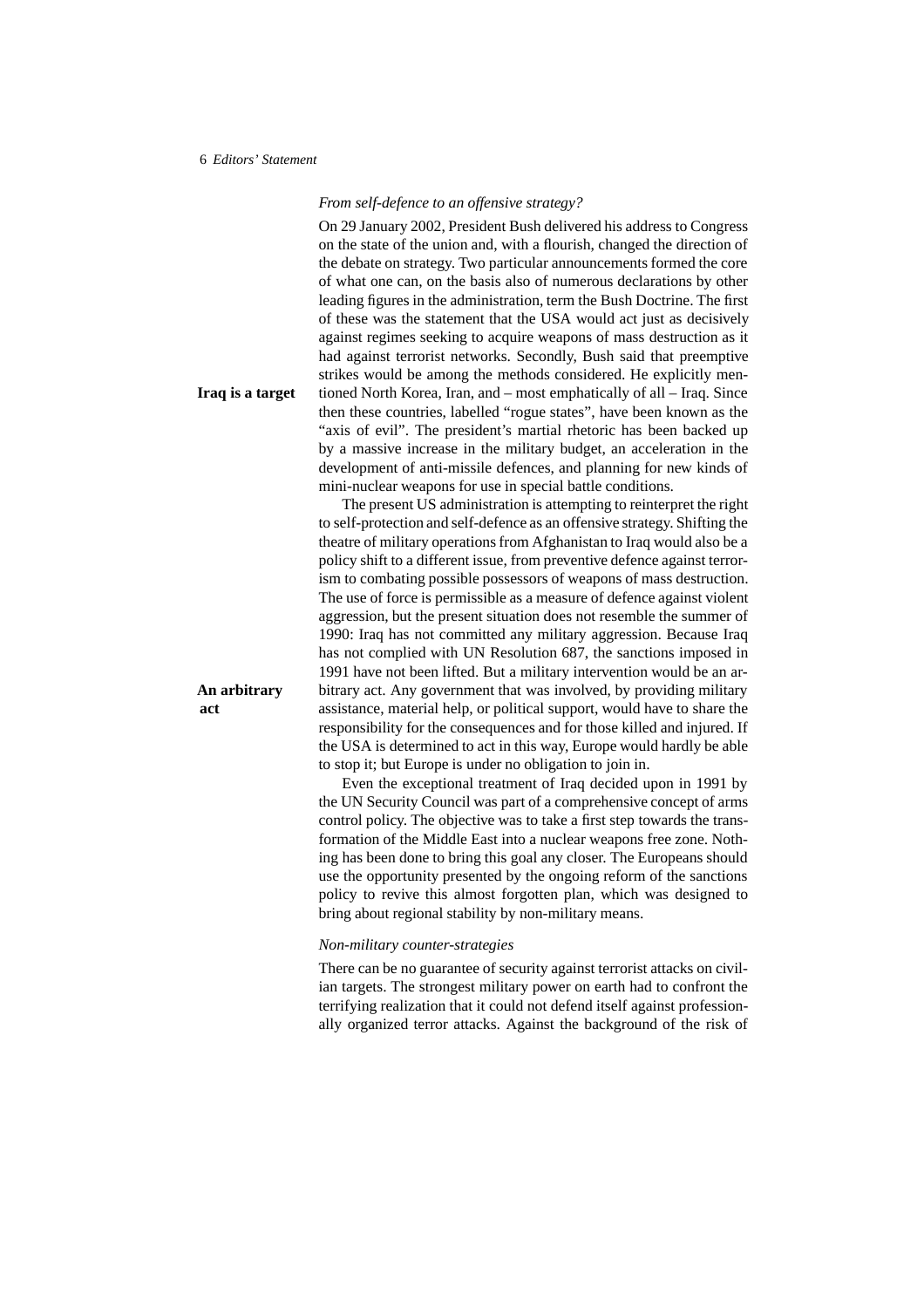further attacks and in view of the shortcomings in existing precautions and defence against terrorist violence, a fundamental rethinking of security policy is necessary. In this connection, there is a need to distinguish between short-term measures and those that aim to address the context and causes of terrorism.

Measures of civil prevention must take precedence in any anti- **Prevention** terror strategy. However, we must warn against the search for patent recipes which can only strengthen the illusory belief that absolute security is possible. The most that can be achieved is the reduction of risks. All security measures must be justifiable in material, financial, and democratic terms; in other words, they must perform the difficult balancing act between the requirements of security and the greatest possible protection of civil liberties.

Active precautionary measures must seek to promote a democratic culture of non-violence, in order to remove the fertile soil in which sympathy and support for and tolerance of terrorism can grow. This must include civil conflict regulation, the fostering of intercultural dialogue, and political crisis prevention. Disarmament and a strict control of arms transfers, particularly via the observance of national and global legal restrictions, must be employed in order to clamp down effectively on the proliferation and illegal acquisition of arms. Appropriate political, economic, legal, and police instruments must be used to the best possible effect and must be coordinated more efficiently than has been the case up to now. If terrorist networks operating across borders are to be detected and combated at the earliest possible moment, there must be an intensification of international cooperation between the security services and criminal justice authorities.

In December 2001, the EU drew up a list of what it considered to be terrorist organizations; there are now 23 groups on this list. Their bank accounts are frozen and their right of assembly is withdrawn. These measures are necessary, but not sufficient. Some of the organizations on the list – the Palestinian group Hamas, Islamic Jihad, the Kurdish Workers' Party, and groups operating in Latin America – receive a steady stream of new recruits because of long-lasting and unresolved conflicts. In cases like these, a strategy for the active prevention of terrorism must, in addition to restrictive measures, also employ diplomatic pressure and insist that creative steps are taken to deal with the root causes of the violence.

#### *In the long term, the causes of terrorism must be eliminated*

Combating international terrorism must, therefore, also involve drawing attention to its structural causes and developing strategies for deal- **Structural** ing with these factors. This also applies to structural global prob- **global problems** lems such as the unequal distribution of power in the world economy and the phenomena which are associated with it: polarization and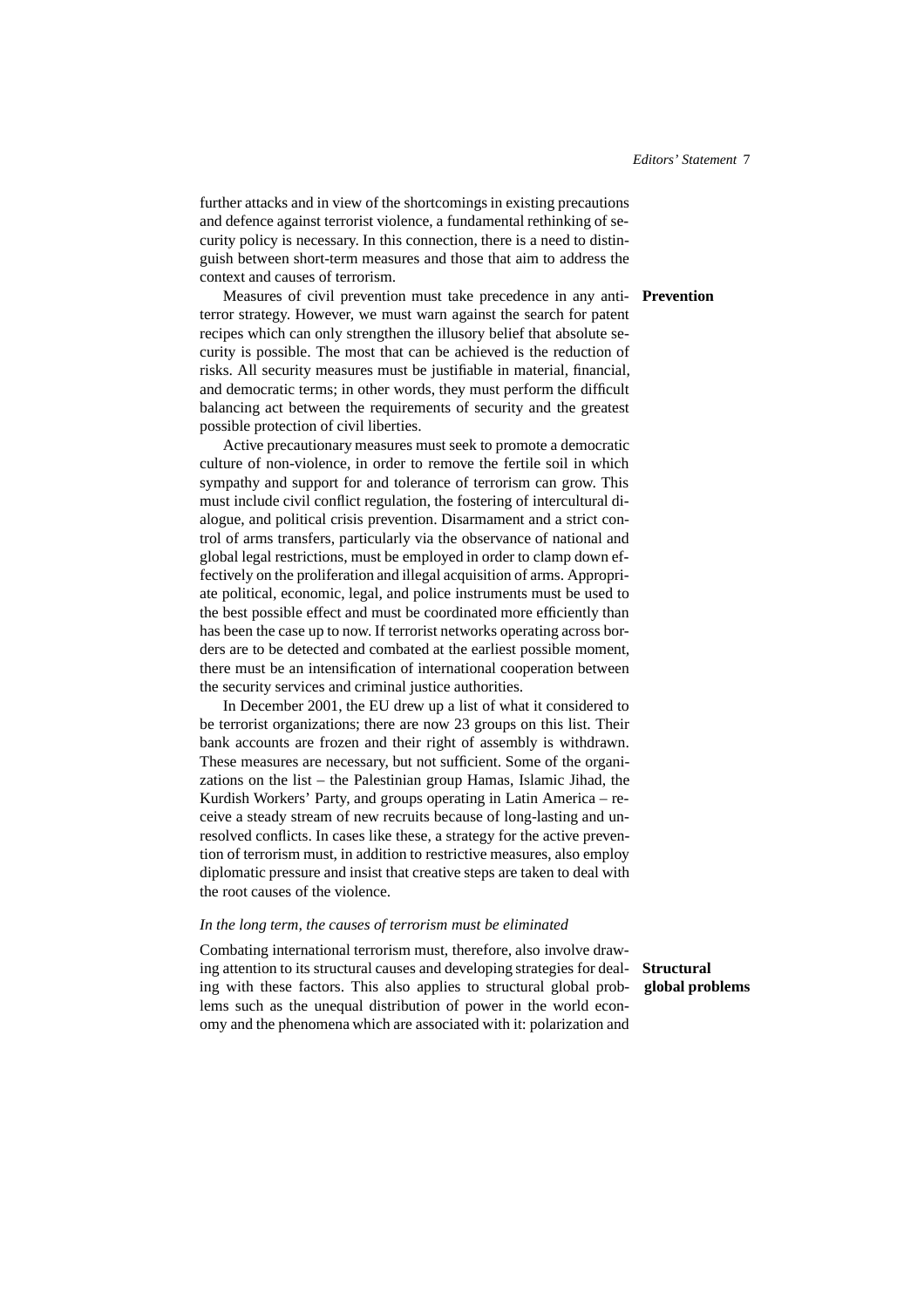marginalization, structures of rule which hinder development, and intercultural inarticulacy. Neither the attempt to capture Bin Laden nor the division of the world into good and evil states can replace a longterm policy designed to address the conditions in which international terrorism can come into being and spread. Such an approach must address both the sources of political violence within societies and the structural global problems of international politics; both of these provide motives for terrorism.

The German government's concept of "Development policy as **Structural** structural global policy" is a step in the right direction. What is **global policy** now needed is the implementation of this policy. It is becoming increasingly important for there to be broader participation in decisionmaking within international regulatory bodies such as the WTO, IMF, and World Bank, and non-state actors should be involved here as well. The predominance of the OECD states in international negotiation systems should be reduced. European contributions designed to strengthen development potential and pacify regional conflicts must be better coordinated internationally. This requires additional financial resources for structural global policy, and also institutional adjustments and innovations at the level of national governments and of the European Union. Above all, though, it requires political determination and a good deal of patience. Even though structural global policy is unlikely to have immediate short-term effects, it is equally certain that the structural causes of international terrorism can only be eliminated over a long period of time.

In most cases, the experience of a profound economic, political, **The experience** and spiritual crisis lies at the root of terrorist violence. If the condi**of crisis** tions of material life are threatened and the possibilities of articulation and participation brutally repressed, as is the case in almost all Arab states, there is a corresponding increase in the preparedness of oppositionists to draw attention to their cause by using violence. Religious fundamentalism contributes by strengthening political motivations, sometimes pushing individuals as far as the desire for a martyr's death.

There is a direct connection between local living conditions and international power structures in the case of heavily symbolic regional **Regional** conflicts. These conflicts nurture international terrorism and, most im**conflicts** portantly, increase the attention and sympathy enjoyed by terrorism. This is not only due to the fact that parties involved in these regional conflicts are in most cases only able to draw international attention to themselves when they employ violence on a large scale; it also happens because the international power structures in which the regional conflict parties are embedded are held to be partly responsible for the conflicts.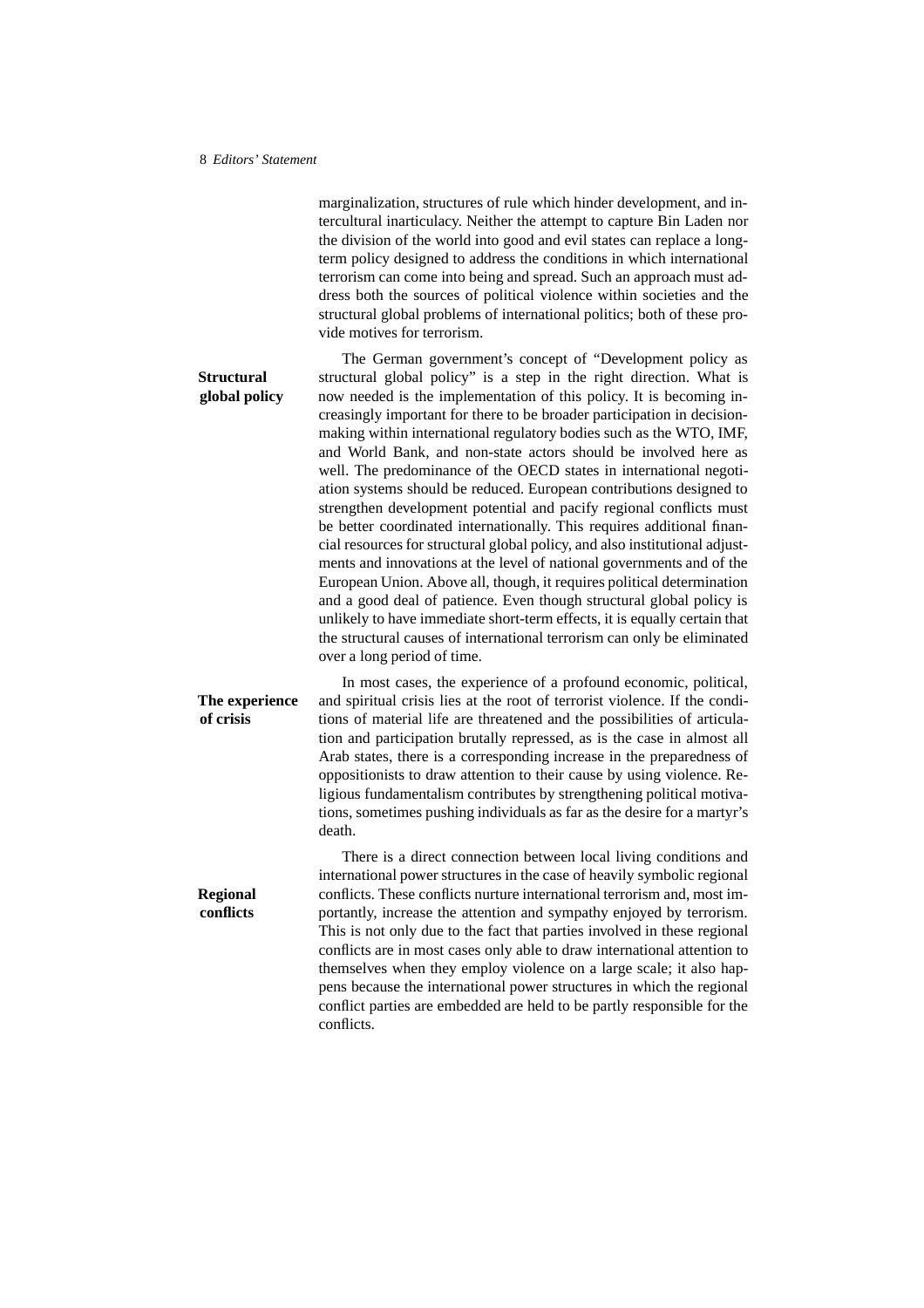#### *We need democratization strategies*

A long-term strategy must turn its attention to the societal contradictions of the modernization process and to the absence of democratization in the Arab states. There is a connection between authoritar- **Democrati**ianism and terrorism. The West must therefore, in its own interests, do more than it has done so far to encourage liberalization and democratization in the Arab world. To be sure, this is easier said than done. Democratization is imperative, but as history has shown it is frequently accompanied by violence. Tangible economic interests are also involved: since the Arab countries have substantial reserves of oil, the West's voracious appetite for cheap energy dictates a preference for stability rather than democratization. This is not only true of the USA, and not only true of governments. The West applauds enthusiastically when the feared Islamists are ruthlessly repressed, even though this only widens the vast gulf between authoritarian regimes and populations and provides new recruits for political Islamism. We therefore need strategies that will help to give moderate Islamists the possibility of articulation and the chance to participate, and will make it possible even for hardliners to contribute to democratization processes.

### **The New World Situation**

The prospect that terrorists could get their hands on nuclear, biological, or chemical weapons is a nightmare. Up until recently, experts had argued that terrorist strategies did not involve attacks that would cause large numbers of victims and so terrorists were not interested in weapons of mass destruction. We now know that this was wrong. **Terrorists and** It has been proven that al-Qaida did try to get hold of such weapons, and we cannot entirely exclude the possibility that they succeeded in doing so.

#### *The alternative: international cooperation and arms control treaties*

There is only one sensible strategy that can be employed against the spectre of weapons of mass destruction in the hands of political desperados: closer international cooperation in the field of nonproliferation and arms control. This has also been demanded by peace researchers for many years.

In the world as a whole there are approximately 250 tons of weapons-grade plutonium and approximately 1700 tons of highly enriched uranium. Many storage sites are insufficiently secured or at present even unknown. The network of safeguards designed to counteract the smuggling of weapons-grade materials and to increase the transparency of existing stocks must be drawn tighter. The prosperous nations should surely recognize that it is worth spending more money

**zation and opportunities for articulation**

**Weapons of Mass Destruction**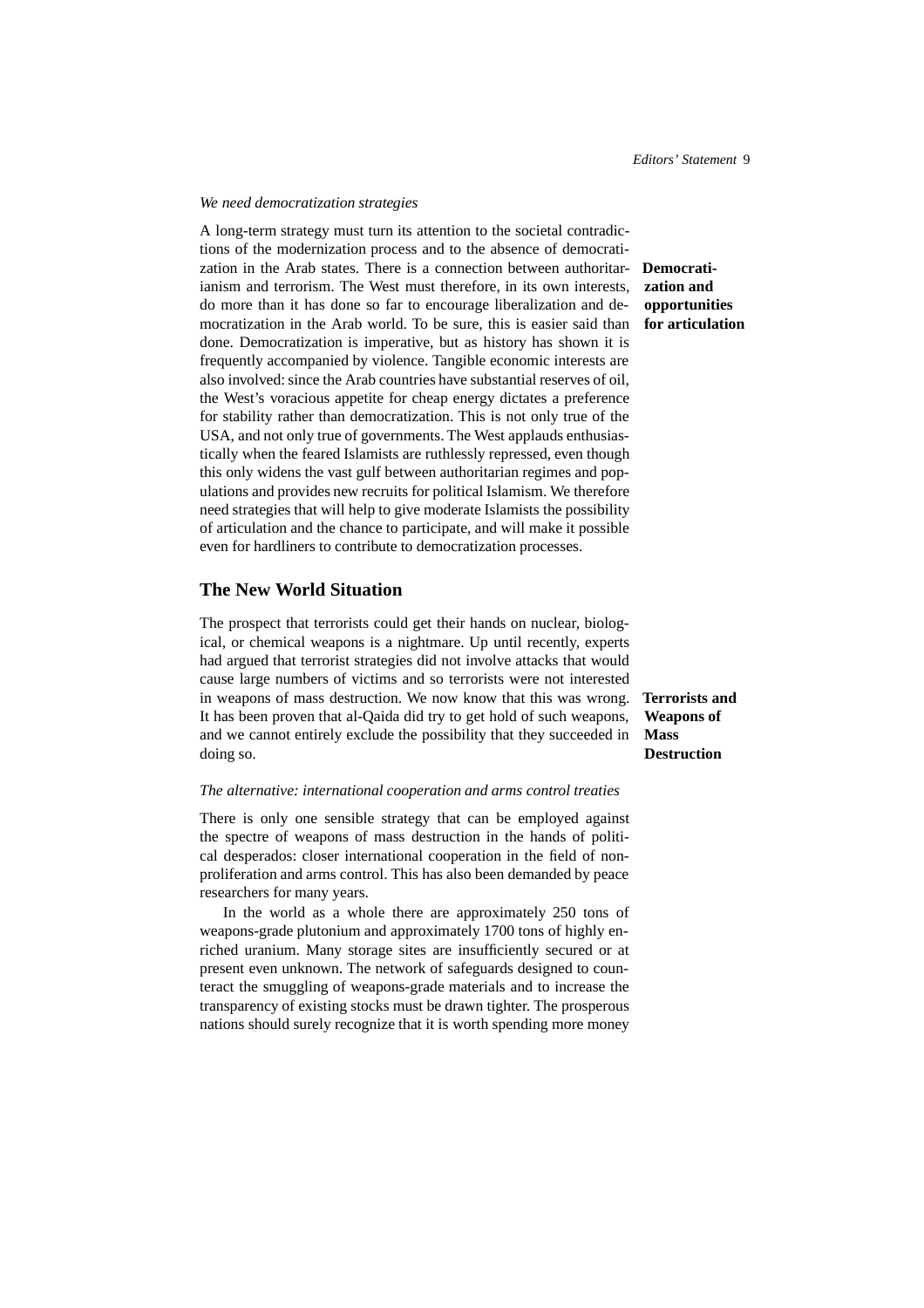on this. The argument also applies to help with raising the security standards of Russian nuclear installations.

In 1993, the nuclear weapon states rejected a suggestion put forward by the German Foreign Minister that all nuclear weapons should be placed on a register administered by the UN. This proposal should be revived.

**Biological** Where biological weapons are concerned it is particularly difficult, **weapons** because of the dual use nature of these weapons, to verify whether international control agreements are being respected. There is a need for comprehensive arms control measures, but the USA is especially mistrustful of the level of transparency necessary for the effective verification of international agreements. The Review Conference on the Biological Weapons Convention had to be adjourned for this reason. It is therefore up to the Europeans to see to it that the international regime designed to ensure the observance of the the Biological Weapons Convention is consolidated.

> The greatest boost to security would come from a decision to invest in measures to assist disarmament and verification rather than in the development of exotic new weapons of war.

#### *Nonproliferation is needed more urgently than ever*

Other instruments are required to deal with weapons of mass destruction in the hands of governments. Thanks to the Nonprolifera-**Nonproliferation** tion Treaty (NPT), the fear that 20 or 30 nuclear powers could come into being by the end of the  $20<sup>th</sup>$  century has turned out to be unfounded. As of today 187 countries, almost the entire world of states, have signed the NPT. This success is hardly diminished by the fact that three "rogues" have not acceded to the treaty regime and have established themselves as unofficial nuclear-armed states: India, Pakistan, and Israel.

> The goal of nonproliferation, which seemed to be within reach in 1995, is now under pressure from a number of different directions. How can states which do not possess nuclear weapons be convinced that they do not need them when NATO, for example, claims that it requires such weapons for its own security and even reserves for itself the right to use them first? The US administration does not conceal its determination to achieve political goals by using force if necessary. It has announced the development of new weapons, including nuclear weapons, and published a list of those states it would consider using them against. How can one deny the governments of these states the right to think about the most effective ways of meeting this danger and to consider the same kind of weapons as a response?

> There are tried and tested systems of regulation available for all three types of weapons of mass destruction – nuclear, biological, and chemical. These systems place both nuclear and non-nuclear weapon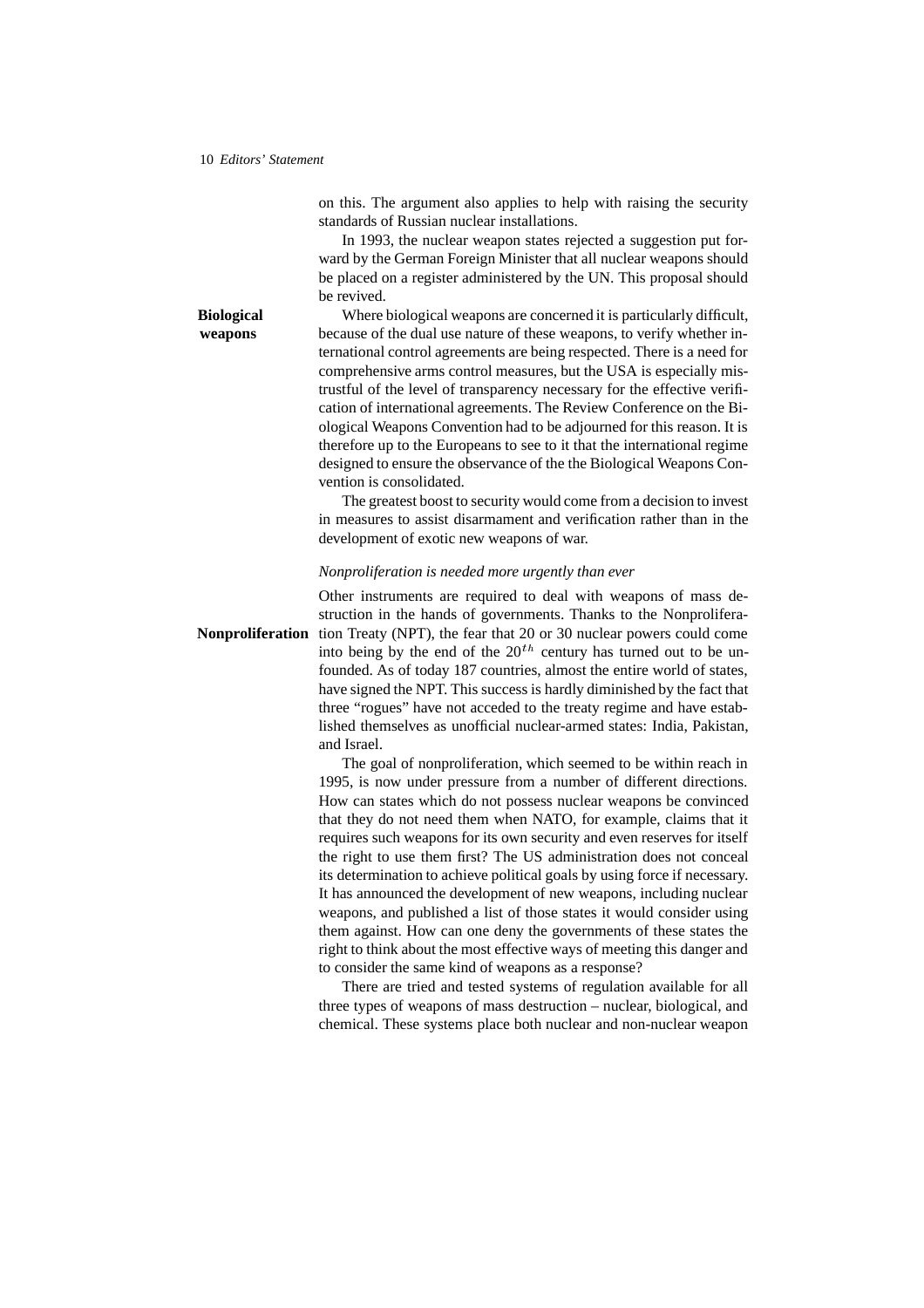states under legally binding obligations. These regulatory systems should be used to their maximum effect and, where necessary, reinforced. As a general rule, the principle of nonproliferation (the controlled renunciation of nuclear weapons on the basis of a treaty) should be preferred to counterproliferation (the prevention of proliferation by means of coercion); nonproliferation takes effect at an earlier stage and can be brought about at lower cost.

We advise the German government to continue to adhere to its restrictive arms export policy. Weapons of war should not be delivered **Restrictions on** to crisis regions or to states which are likely to use those weapons for purposes other than legitimate defence. This was the reason why the government did not deliver tanks to Turkey, a member of NATO, in 1999. The "war on terror" must not be used as an excuse to undermine these principles. Arms exports to Israel should not be approved as long as the Israeli army occupies the autonomous Palestinian areas and increases tensions in the region.

#### *A new form of transatlantic cooperation is needed*

There are a number of questions on which the views of Americans and Europeans are diverging to an increasing extent: what is to be done about refractory members of the international system, what goals can justify the use of armed force, and to what ends solidarity can justifiably be demanded. These differences will grow, which will mean that many controversial political questions will have to be discussed within the Atlantic community of values. That community will have to put up with these strains.

The military asymmetry within NATO became particularly notice- **Asymmetry** able in Kosovo and in Afghanistan. There is a huge gap between the **within NATO** USA's technical capacities and those of the Europeans. Some have drawn the conclusion that the Europeans must, if they wish to continue to exert an influence, acquire a military capability comparable to that of the USA. This is an erroneous demand. It is true that the Atlantic alliance remains important as a forum for consultation on and coordination of security policy in the Euro-Atlantic area, but the USA is at present emancipating itself from NATO in the sense that it plans to operate in future on a global basis by forming ad hoc coalitions.

The EU must therefore define its own interests and its own threat assessments, and must invest its resources in the capabilities most suitable for dealing with the causes of conflicts which affect Europe most directly. We should not forget that the military budgets of the European NATO countries make up approximately 27 per cent of all global military spending. Europe, which has up until now been primarily preoccupied with its own internal integration, must act autonomously to determine its own role in international conflict regulation in order to open up perspectives that will make it possible to overcome violence.

**the export of arms**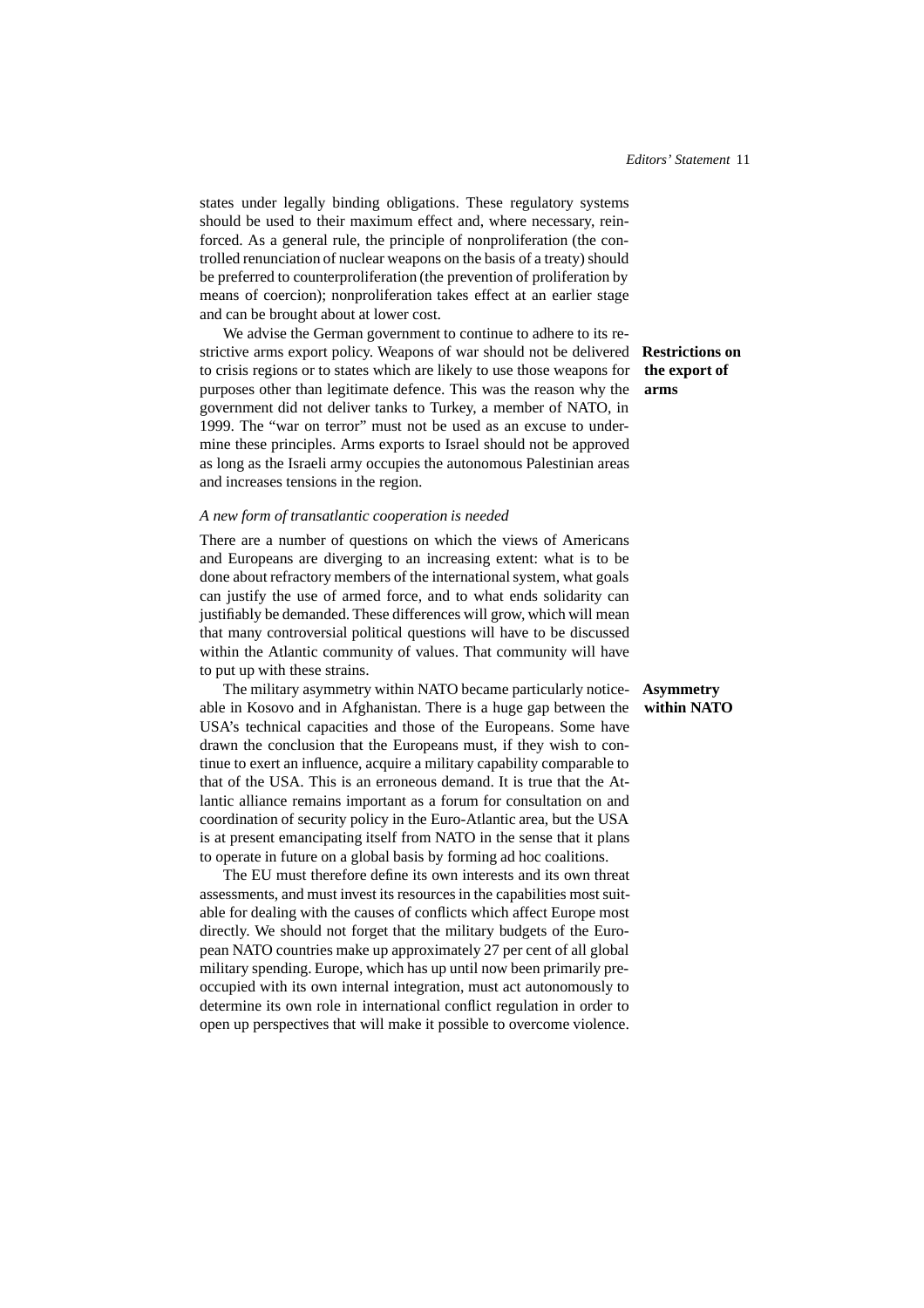**EU** Working from within the tradition of comprehensive multilateralism, **multilateralism** Europe should consolidate its own civil and military capacities for conflict prevention, and should do this neither in competition with the USA nor as a dependent. The EU's crisis management in the Balkans since the drawing up of the Stability Pact for Southeast Europe is a model that could serve as a guide to future policy. Those who advise the EU to invest in an arms buildup that would place Europe on an equal footing with the USA have a poor grasp of the problem. On the contrary: if military budgets are cut, the European governments will be forced to cooperate with each other and to orientate their arms procurement policies to the actual requirements of future defence and security policy.

#### *The Bundeswehr is too big and too expensive*

The Federal Republic of Germany continues to maintain armed forces **The excessive** that are too big and too expensive. It is self-evident that something **size of the Bundeswehr** is wrong in organizational terms if an army of 320,000 servicemen and women experiences problems when 10,000 of them are stationed abroad. The United Kingdom, a NATO ally with a much more ambitious programme of deployments abroad, makes do with an army of 190,000. The reform of the Bundeswehr is proceeding too slowly, and unrealistic planning goals are being adhered to. No plausible crisis scenario in Europe justifies an army that can expand to a strength of half a million.

**Military service** With the end of the Cold War, compulsory military service has **has outlived its** had its day. Most states have drawn the obvious conclusion and abolished or suspended this antiquated form of recruitment, but in Germany there is still a narrow majority in favour of it. The final argument of those who take this view is that this is the only way in which the Bundeswehr can attract young people with the right qualifications. One suspects that other branches of the civil service and the private economy would be only too glad to be able to use this argument. No conclusive case for compulsory military service follows from it. We would like to repeat our plea for a much smaller Bundeswehr made up of volunteers serving on short or long-term contracts, a case for which we have presented detailed arguments in the past. The pay and benefits offered to the armed services have not in the past been advantageous; they should be readjusted so that they are equivalent to those available to the police.

An army that is worth the money spent on it needs equipment appropriate to the tasks it is asked to carry out. If it takes weeks to transport soldiers and blankets to Afghanistan, something is wrong in this **Transport** area. But does this mean the Bundeswehr needs to spend 9 billion eu**aircraft** ros on a huge fleet of 73 transport aircraft?

**usefulness**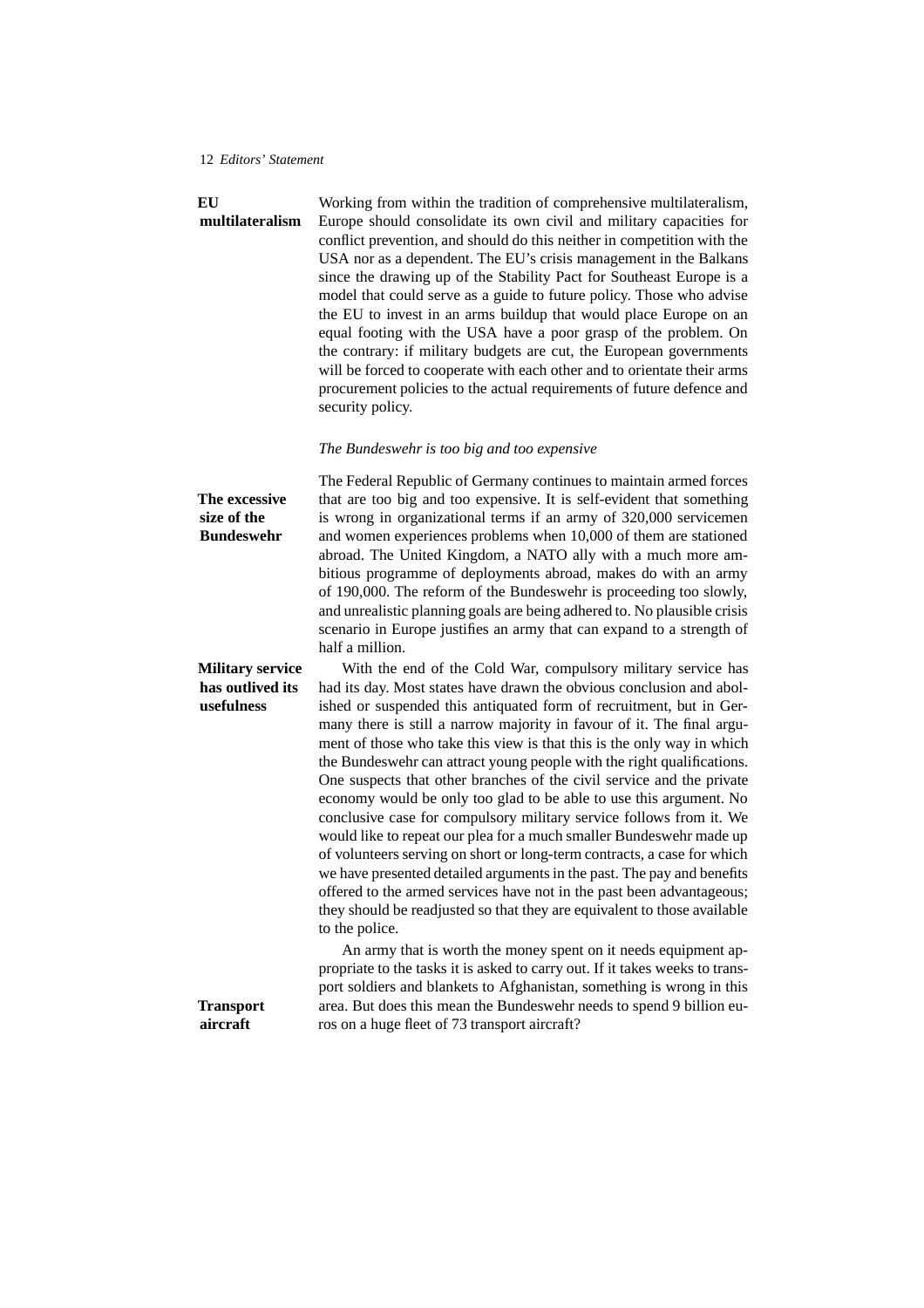#### *The change in NATO's functions*

Since September 11, representatives of the US administration have been repeatedly saying to their allies that "The mission determines the coalition, not the coalition the mission". This motto could mean the beginning of the end of NATO, at least in its present form. To **Is NATO** the annoyance of the alliance's leading power, the European NATO **obsolete?** states agreed to participate in the Kosovo intervention and at the same time expected a right to have a say on and join in decision-making on the joint conduct of the war. In the Afghanistan campaign, they were allowed to help out by providing seven AWACS aircraft for the surveillance of American airspace. There was no request for any additional help. Three weeks after the terrorist attacks NATO invoked its mutual defence clause, but this turned out to be nothing more than an anachronistic, albeit grand, gesture.

One of the first items on the agenda of the NATO summit to be held in November 2002 will be the second round of enlargement. There are seven candidates with a reasonable chance of being accepted: Slovenia, Slovakia, Bulgaria, Romania, and the three Baltic states. At present there is no discussion of the criteria of acceptability, no political debate, and not even any protest from Moscow.

What role can NATO play in future? There is clearly no need for a classical defensive alliance with 26 members and well over 4 million men under arms. There is no consensus among the existing members on the idea set out in the 1999 strategy document, of an interventionist **The new NATO** alliance with a radius of action extending beyond Europe and prepared to mandate itself to undertake military action. The only development that would seem to open up a positive perspective would be a new relationship between Russia and NATO. All options are open, ranging from Russia as an equal participant in discussions in Brussels to full membership for Moscow. This suggests that the alliance will be transformed from a military alliance into a political security organization for the whole of Europe. However, there were certainly less ponderous ways of reaching this goal. Moreover, the capabilities it requires of NATO are rather different from those it presently possesses.

#### *Russia's new policy of cooperation*

On 24 September 2001, Vladimir Putin announced that Russia would support the USA unconditionally in its war on terror. Thus began what **Declarations of** was perhaps the most significant realignment since 1947. Symbolically speaking, Russia declared that it was joining a struggle against terrorism that it considered itself to have been engaged in for the past five years, a struggle that had involved many victims of indiscriminate attacks in Russian cities and two wars in Chechnya. In material terms, Russia allowed the USA into the Russian sanctuary of the CIS in three Central Asian states. Even a few months before this would

**solidarity from Russia**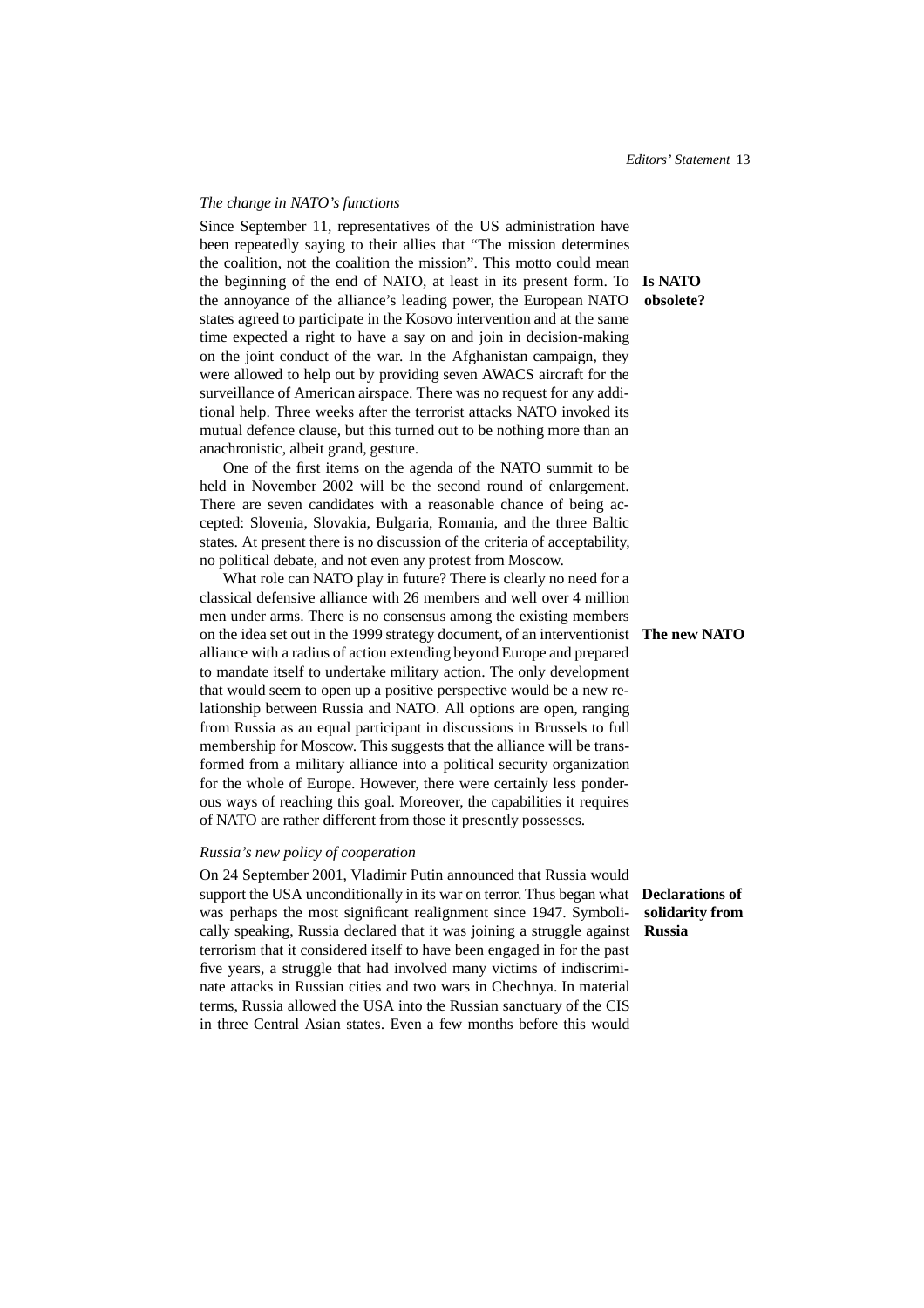have seemed quite unthinkable; one only has to remember the controversy over NATO enlargement.

Moscow's abrupt decision to end its zig-zag course between cooperation and antiwestern great power rhetoric fits in well with Putin's domestic policy of authoritarian modernization. His regime forces public opinion into line, while at the same time trying to allow the **Russia needs** economic pluralism of the market to blossom. These two things can **partners** be combined with one another if internal modernization takes priority and if partners can be found who want and are prepared to make a tangible contribution to the project.

*The Europeans can and must improve their relations with Russia*

Before September 11 the situation was characterized by mutual mistrust. The new Russia wanted to be accepted as an equal in the circle of the remaining world powers, and in making this claim it assumed that the military power of the past could be unproblematically projected into a present that had been fundamentally transformed. This made it possible for Russia to function as a perpetual irritant, but it could not have any serious impact on US policy. Russia's position on the scale of Washington's priorities corresponded more closely to a state with an economic potential equivalent to that of Belgium, rather than to what might have been appropriate to the nuclear capability it still possessed. The Bush administration believed that there was no need to pay any particular attention to Russia either politically or, as had been the case under Clinton, in material terms. After September **An** 11 the whole situation changed. Russia has now, at a stroke, turned itself into an indispensable coalition partner for the USA. The new treaty cutting the number of strategic nuclear missiles by two thirds is evidence of this. And NATO is now thinking seriously for the first time about how Russia could be incorporated into a cooperative European security structure. The new NATO-Russia Council ("Council of Twenty") could, if it becomes an efficiently functioning body and **The** not just a symbolic entity like its predecessors, lead to an extremely interesting realignment of the boundaries between collective defence and collective security.

This development is very much in the interests of the Europeans. There are good reasons why they should welcome the opportunity to place the historically difficult relationship with Russia on a new basis, to strengthen cooperation at all levels and to the benefit of both sides, and – as repeatedly stressed in Germany since 1989 – to overcome the division of Europe. However, this perspective means that more sustained attention must be paid to the western agenda for democratiza-An agenda for tion. It can no longer be used as excuse and as a way of keeping Russia at a distance, in order to set the conditions under which partial cooperation with Russia takes place and at the same time to keep Russia at

**indispensable partner**

**NATO-Russia Council**

**democratization**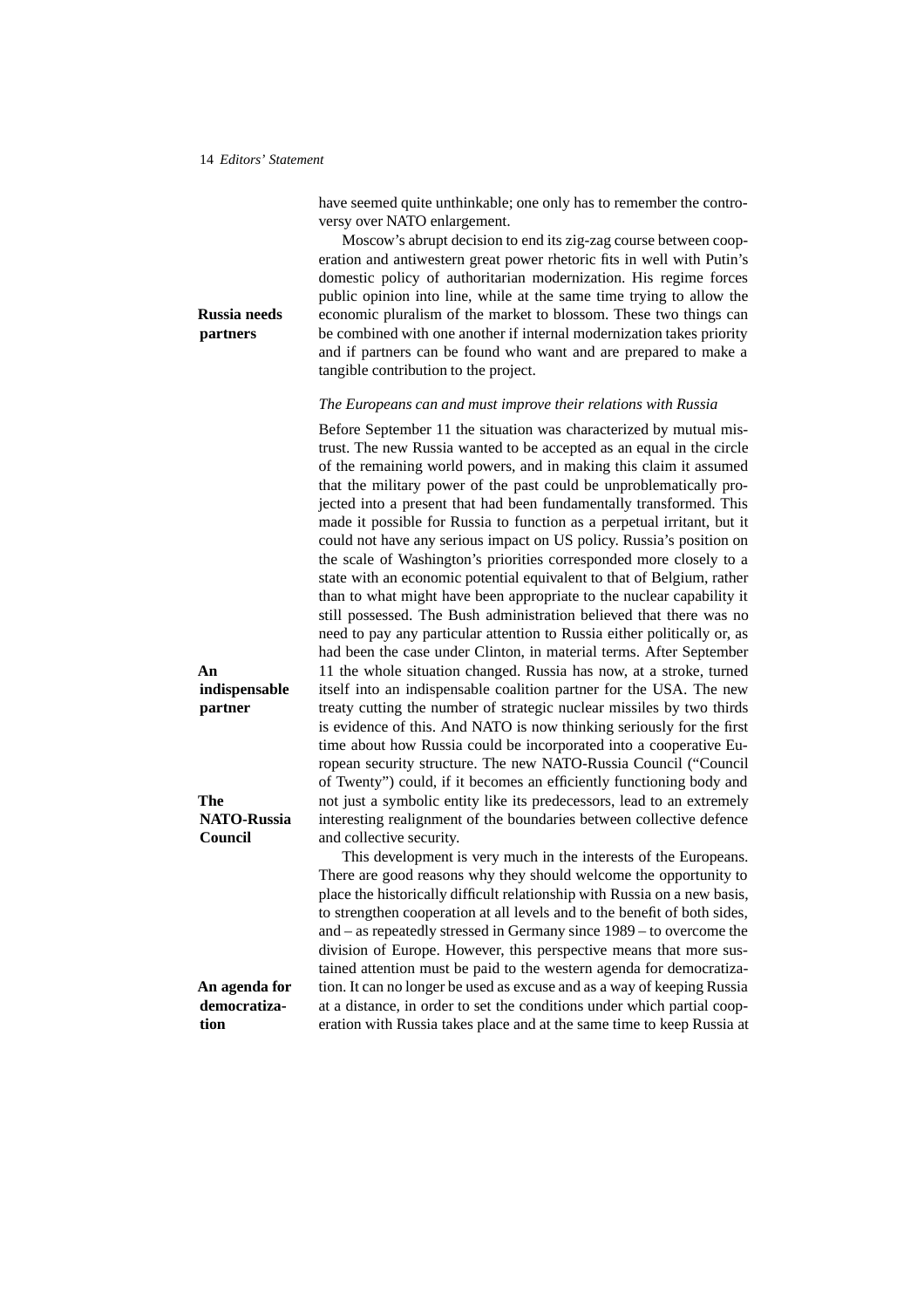arm's length. There is now a need to increase the economic aid offered to Russia and the assistance made available for the country's democratization, and at the same time to insist that human rights be respected in Chechnya and elsewhere.

### *The conflict over Palestine cannot be reduced to the struggle against terrorism*

The dramatic developments in the Middle East demonstrate that a fixation on the terrorism syndrome contributes to the escalation of violence. After September 11, the Israeli government felt that it was in **Escalating** a stronger position to carry out its plan to inflict a military defeat on **violence** the intifada. The Israeli government's contribution to the "war on terror" has recklessly destroyed the civil infrastructure in the autonomous Palestinian areas. This has also buried any hopes of economic development as the basis for a lasting peace agreement. On the other side, the militant intifada activists increasingly came to treat the scale of the casualties they could inflict on Israel as the measure of their success. Finally, secular forces too adopted the tactic of suicide bombings against civilian targets on Israeli territory. In this way they destroyed the faith of many Israelis in the possibility of cooperative relations with a future Palestinian state.

The essential elements of a solution to the conflict have been **Elements of a** known since Taba in 2001: an end to the Israeli occupation; the setting up of a Palestinian state consisting of the Gaza Strip and most of the West Bank; territorial compensation for the suburbs of Jerusalem where the majority of the Jewish settlers live and which should be annexed to Israel; the political division of Jerusalem on demographic lines and the establishment of the capital city of Palestine in East Jerusalem, the part of the city where the Arabs live; the abandonment of Jewish settlements on the territory of the Palestinian state; recognition of the right of refugees to return to the future Palestinian state, together with generous international help for their resettlement.

### *The conflict over Palestine must be internationalized*

The problem is that the leaders of the parties to the conflict seem to be incapable of reaching a negotiated solution on these lines. **Outside** Some of the recommendations we made in the 2001 edition of our **intervention** *Friedensgutachten* - economic pressure on Israel and a restructuring of the financial assistance made available to the Palestinians - have been overtaken by events on the ground. After a year of ineffectual appeals to the two sides, the price that would have to be paid to put an end to their strategies of violence has risen sharply.

Today, it is absolutely vital that an international initiative be launched that can force the parties to the conflict to end the violence and to draw up a binding timetable for solutions to the main contested

# **solution to the conflict**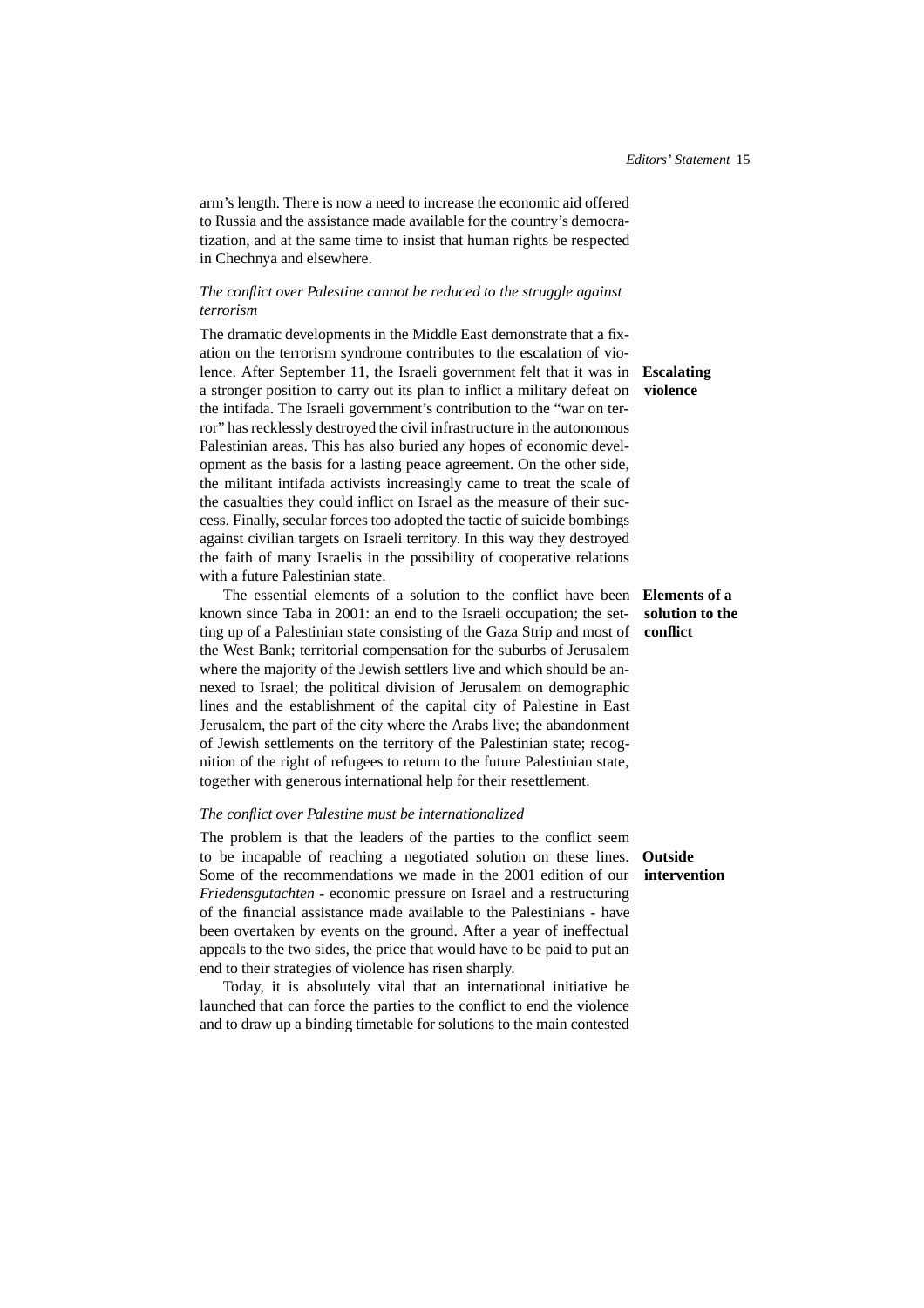issues. However, concerted action by outside parties that can solve the conflict will be impossible as long as the parties are influenced by the rules of the campaign against terrorism.

#### *A division of labour between the USA and the EU*

Only the USA has the resources needed to persuade Israel, the more powerful of the parties to the conflict, to change course. The UN and EU, therefore, in their efforts to bring about a settlement based on the existence of two states, must build on the support to be had from those American Middle East policymakers who are prepared to recognize that the Palestinians too have a right to security and self-determination. The new "quartet" consisting of the UN, USA, EU, and Russia, which brings together the only legitimate authority with the actor enjoying real power, could be put to the test in a Middle East conference.

The EU should continue to contribute to this process by using its own strengths: the medium to long-term strategy of employing instruments in the spheres of the economy and civil society in otder to encourage a political solution to the conflict. There is an urgent need for such measures in the autonomous Palestinian areas. The donor states **The** have already agreed to make 1.2 billion dollars available for reconstruction. This means not only that they have taken on a financial burden, but also that they share responsibility for the political future of the Palestinian polity. If a political process begins and holds out the prospect of an early end to the occupation, the donors must demand that the autonomous authority take measures to reduce the level of violence in the areas under its control to the point where the Israelis must no longer fear for their existence. Only then will a majority in Israel be prepared to reject the strategy of violence pursued by the present government.

At the same time the EU should support those forces in Palestinian **Democratization** society which can function as the upholders of democratic reforms. The Palestinian bodies elected in 1996 will have to relegitimize themselves by means of new elections. However, a leadership that was more orientated towards ensuring acceptance on the part of the population for the treaties it has concluded and less interested in its own privileges would be a more difficult negotiating partner for the Israelis. It could not, as it has done in the past, silence criticism of disappointing results with a combination of carrot and stick, by distributing material privileges to a swollen bureacracy and combining this with censorship and intimidation. Another possibility that cannot be ruled out is that democratization will lead to Islamist organizations being elected to Palestinian representative bodies. The western bodies financing reconstruction would make a mistake if they were to make their assistance conditional upon the exclusion of these forces from the new Palestinian polity. If there are pragmatic groups or individuals among them

**contribution of the EU**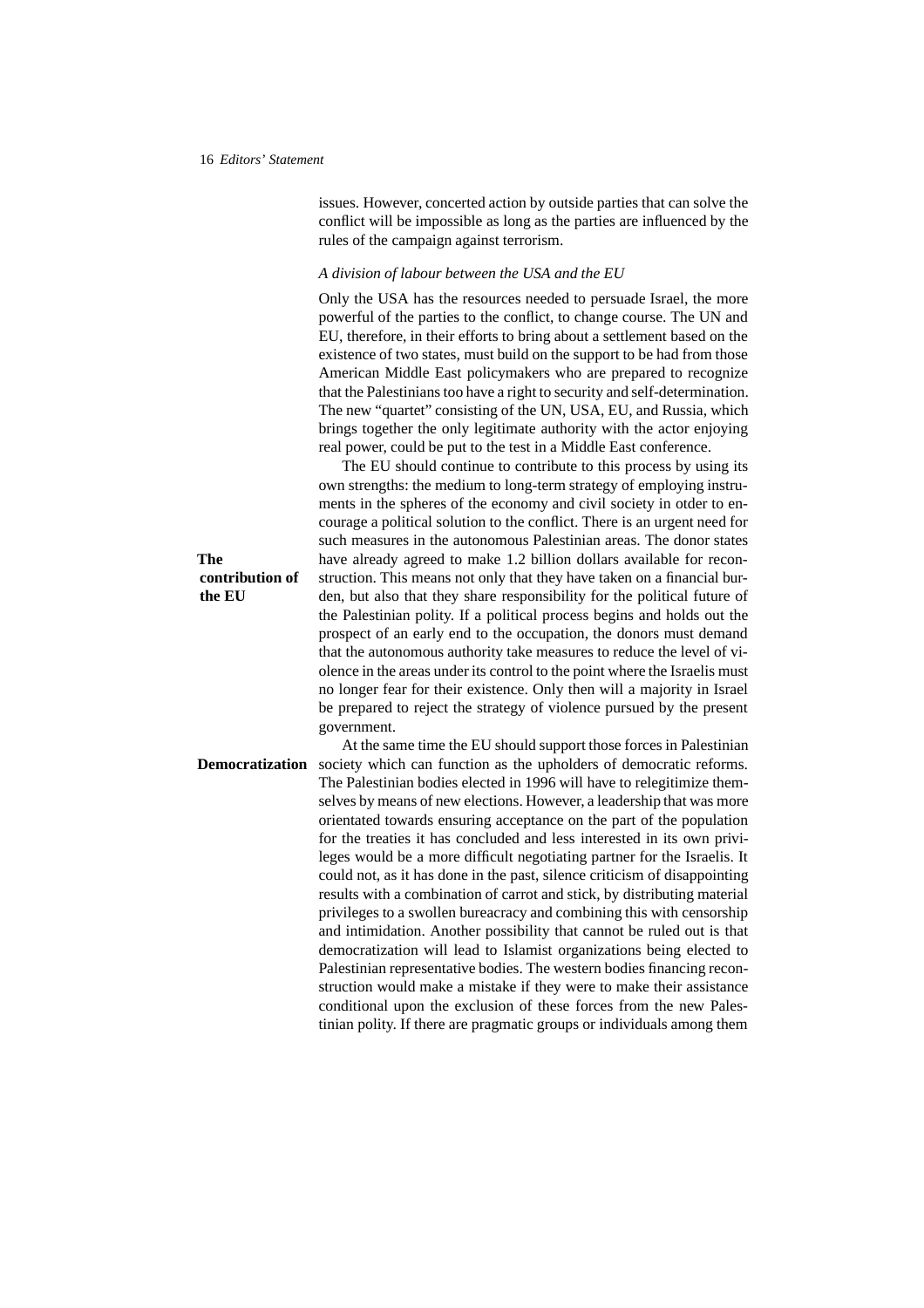who are prepared to accept a two-state solution, it would be better to include than to exclude them.

The violence must be stopped before attention can be turned to the construction of a democratic Palestine. The population of Israel, **Violence must** just like that of the autonomous areas, has the right not to be exposed **be contained** to the illegitimate and excessive use of force. In the short term this can only be achieved with the help of an international presence in the autonomous areas to replace the Israeli army. No patent remedies are available, but there are some isolated examples of successful intervention. In return for the release of Yasser Arafat from his house arrest in Ramallah, American and British warders are now guarding imprisoned Palestinian terrorists in Jericho.

The EU was succesful in its efforts to mediate in the conflict over the siege of the Church of the Nativity in Bethlehem. There are a number of further measures the community of states can take to help en- **Possibilities** sure that the political process is not repeatedly undermined by new **open to the EU** outbreaks of violence: documenting breaches of any ceasefire that is agreed, uncovering the production and smuggling of weapons, and making sure that Palestinian prisons function as they are intended to.

### **The Institutionalization of International Cooperation**

Since September 11 it has been more important than ever to develop concepts for more intensive international cooperation, to explore a broader conception of internal and external security, and to find ways of giving a new momentum to the juridification of international relations. The problems arising from globalization, which have been growing in urgency for years, compel both state and non-state actors to look beyond their traditional political concerns and adopt a longer-term perspective.

#### *The International Criminal Court starts its work*

In April 2002 the sixtieth state ratified the statute of the International Criminal Court (ICC), thus enabling the court to begin its work. This **The ICC** statute rests on the conviction that war crimes and crime against humanity are not the internal affairs of individual states. The community of states has a shared responsibility and obligation to punish such crimes and to call to account those individuals who commit them. We see the ICC as an important step towards the juridification of international politics.

However, the refusal of Russia and the USA to participate in the work of the court is a serious problem. Washington had signed the statute, but has now withdrawn its signature. This means that the ICC can begin to operate, but the scope of its powers is restricted. The decisive question now is whether the states that have signed will be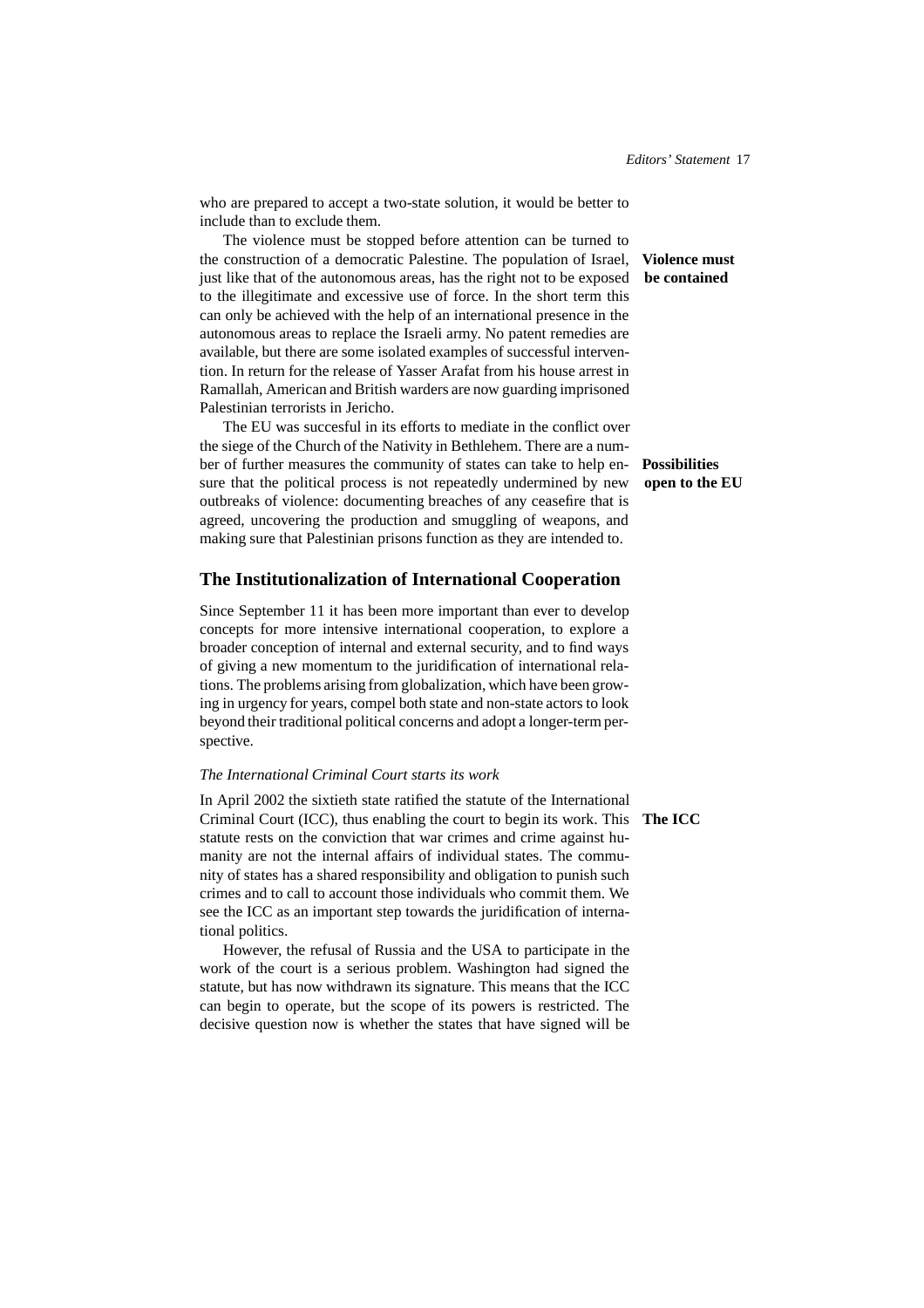prepared to put this pathbreaking instrument of international justice into practice even without the participation of the USA, and thereby to create new legal precedents that will make it easier for the UN to travel farther along this road.

#### *The prospects for a revival of the role of the UN*

Individual leading world powers are preventing the UN from making use of all the possibilites open to it. In relation to the combating of international terrorism, for example, a number of unambiguous resolutions had been passed since 1998 which only began to have any effect after September 11: bank accounts were frozen, the financial flows supporting the terrorist networks interrupted, and terrorist cells broken up through cooperation between different states. Only after September 11 was there a positive response to another demand made repeatedly by the Security Council since 1998, that Kabul should cease its support for international terrorism and extradite Bin Laden.

**The USA and** Today, the USA is emphasizing the importance of the UN's role. **the UN** In the immediate aftermath of September 11, the USA demonstratively paid a large part of its debt to the UN. Some may be tempted to dismiss George W. Bush's speech to the General Assembly on 11 November 2001 as mere rhetoric, but the fact that the USA considered after September 11 that the right course of action was to get Security Council legitimation for its action in Afghanistan shows that the UN still has a certain standing. On the other hand, it should not be accepted as routine for the Security Council, with reference to the right to selfdefence under Article 51 of the UN Charter, to give an individual state *carte blanche* to act and so to relinquish any control over the military response of that state.

Confronted with the American preference for unilateral action, the Europeans must do all they can to make cooperative action at the UN **The EU, the** level possible. They will find partners in this enterprise throughout the **UN, and NATO** world, not excluding parts of the US political elite and administration.

> A collective security organization needs to have its own instruments of power at its disposal. The demand that the General Secretary should have his own military instruments remains correct, and the appearance of a new international actor, the "quartet" made up of the UN, the EU, the USA, and Russia, could provide an opportunity to move in this direction. If the UN is given a decisive role within this quartet, a new cooperation between NATO and the UN could be in the offing which will give the UN teeth. To be sure, this judgement assumes that NATO will be content to play this part.

*The OSCE must be used more effectively*

**The OSCE** The OSCE remains the indispensable organizational bracket around zones of varying stability and prosperity in Europe. The organization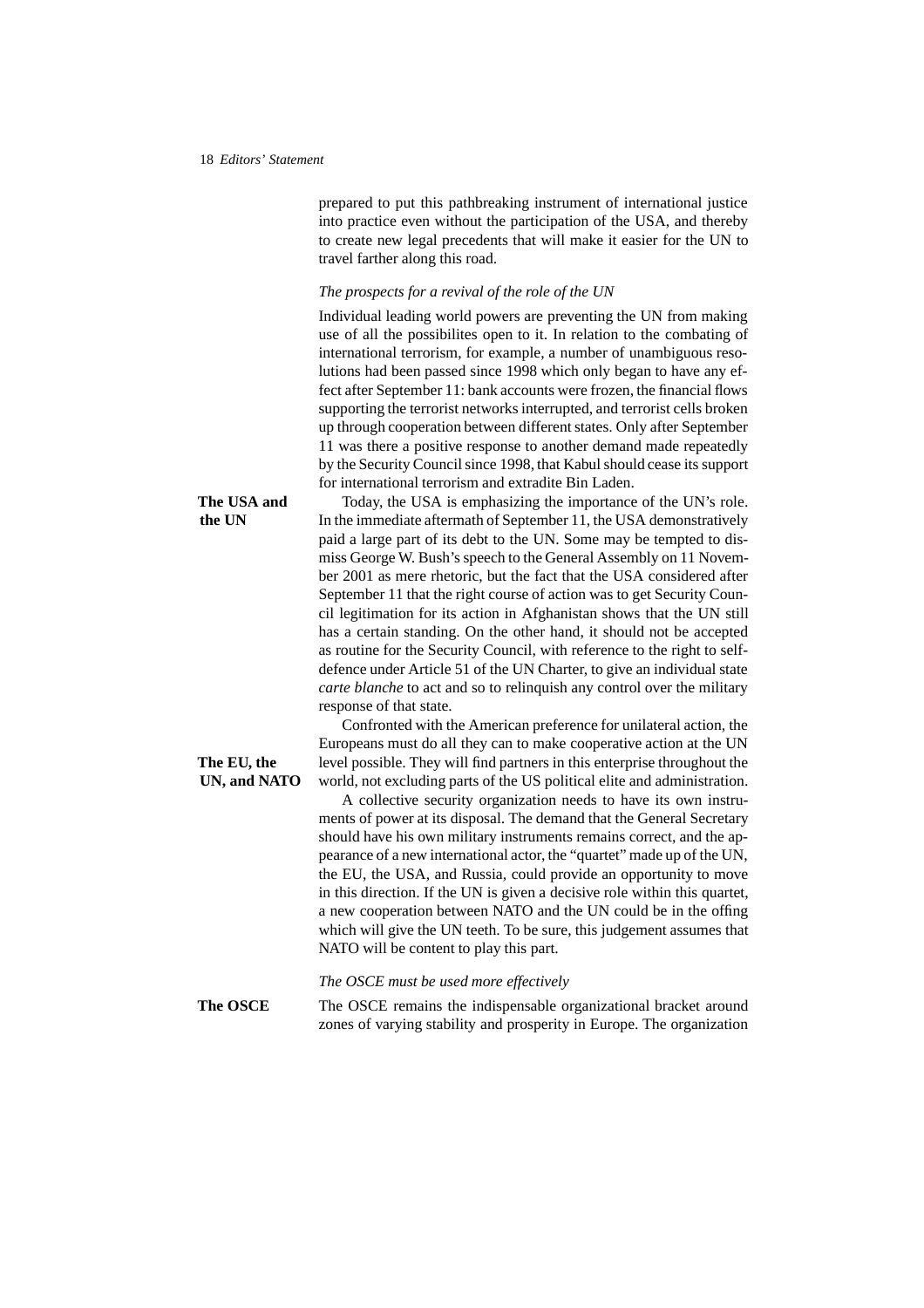is active in all fields of civil policy that are relevant to a broader conception of security. Approximately twenty field missions are working in critical regions, where they make specific contributions to the battle against organized crime, the construction of institutions responsible for the administration of justice, and the training of multiethnic police forces. The OSCE's lean bureaucracy makes it one of the most costefficient security organizations, but its comprehensive political mandate is used much less frequently than it could and should be.

To an increasing extent, governments of countries about to become members of the EU or NATO are able to get rid of OSCE missions that are working successfully. A way should be found of putting a stop to this trend. If this is not done, states which have some way to go in attaining acceptable standards of democracy and the rule of law will have a pretext for withdrawing from OSCE observation.

The OSCE's role in providing a forum for dialogue with moderate Islamist forces is still in its early stages. The organization's experience in Tajikistan has been encouraging, and it is to be hoped that this experience can be drawn upon for similar work in other Central Asian countries.

#### *Successful crisis management by the EU and NATO*

In 2001, the international community was able to demonstrate that it had learnt its lesson from the disasters in Bosnia-Herzegovina and Kosovo. In April 2001 the EU concluded a Stabilization and Associ- **Lessons learned** ation Agreement with Macedonia. Javier Solana, the EU's High Representative for CFSP, doggedly pursued the goal of putting an end to the violence. His robust style of negotiation was demonstratively supported by NATO. This made it possible for Solana to persuade the Macedonian government and the representatives of the Albanian minority to agree to a joint framework agreement. The Ohrid Agreement of 13 August 2001 provides for changes to the constitution and the comprehensive protection of minority rights, and the EU is supervising its implementation. NATO took over the task of disarming the Albanian irregular fighters, and Skopje in turn guaranteed them an amnesty. Under NATO's protection, most of the refugees returned to their homes. Currently, mixed police patrols set up with the help of the EU can be seen on the streets of mountain villages that were formerly the sites of armed clashes.

NATO did not, unlike in the spring of 1999, give itself a mandate to act in Macedonia. Operation Essential Harvest rested on agreement between the parties to the conflict – an understanding between the ethnic groups, an agreed cease fire, and the UCK's commitment to give **An end to the** up their weapons. Although Macedonia is not yet entirely peaceful and there are still tensions in relations between the majority and minority

**from the Balkan experience**

**escalation of violence**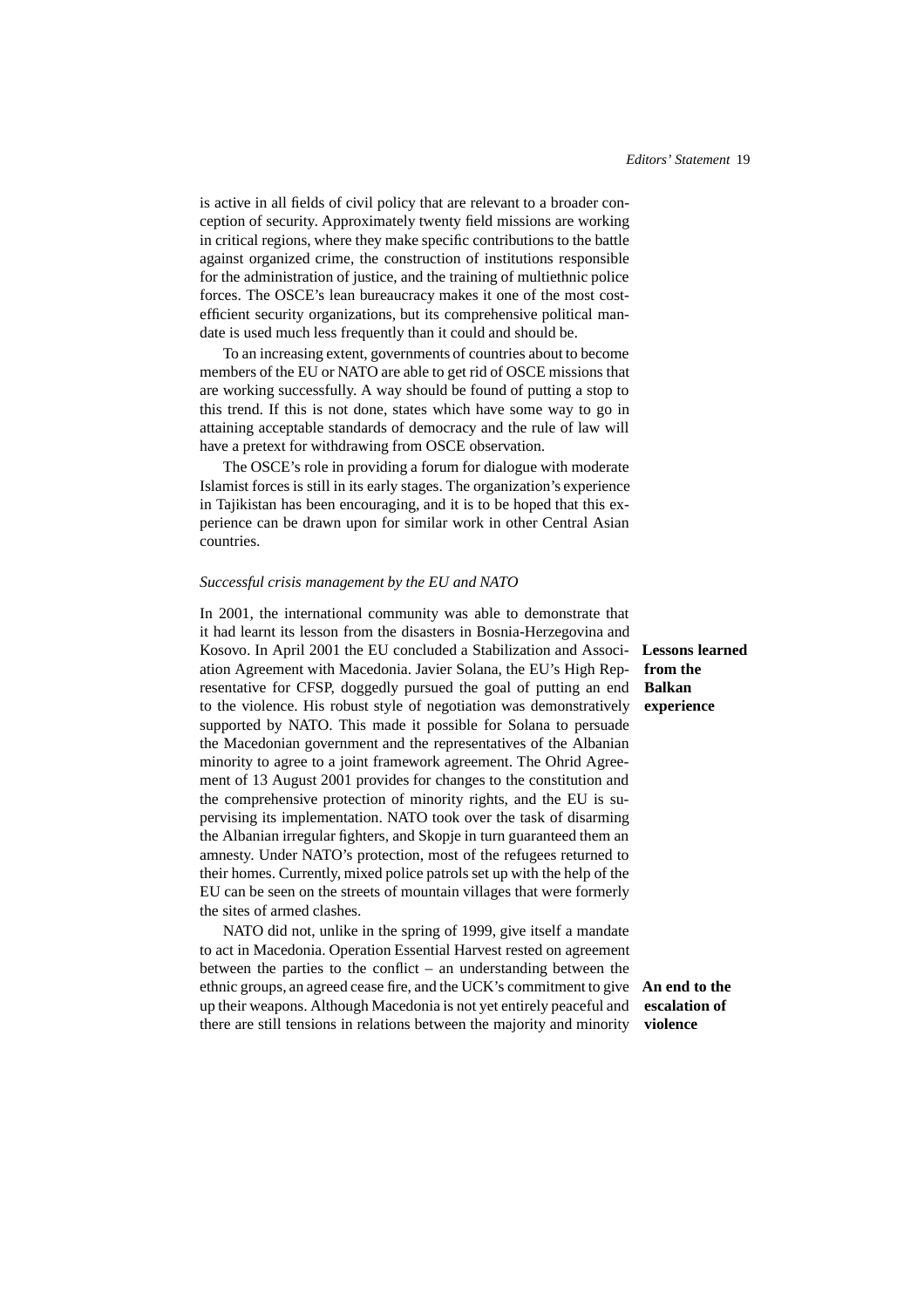|                                    | groups, this coordinated action by the EU and NATO has succeeded in<br>halting the escalation of violence.                                                                                                                                                                                                                                                                                                                                                                                                                                                                                                                                                                                                                                                                                                                                                                                                                                                                         |
|------------------------------------|------------------------------------------------------------------------------------------------------------------------------------------------------------------------------------------------------------------------------------------------------------------------------------------------------------------------------------------------------------------------------------------------------------------------------------------------------------------------------------------------------------------------------------------------------------------------------------------------------------------------------------------------------------------------------------------------------------------------------------------------------------------------------------------------------------------------------------------------------------------------------------------------------------------------------------------------------------------------------------|
|                                    | 38,000 of the 58,000 foreign troops serving in the Balkans and se-<br>curing a still fragile peace are European. We have in the past empha-<br>sized that we consider the presence of SFOR and KFOR to be useful<br>contributions to peace in the region. This also applies to the deploy-<br>ment in Macedonia.                                                                                                                                                                                                                                                                                                                                                                                                                                                                                                                                                                                                                                                                   |
| The<br>responsibility<br>of the EU | The EU has placed its economic and political weight behind the<br>stabilization of the Balkans, and has also intervened forcefully in the<br>dispute over the independence of Montenegro. The agreement reached<br>in Belgrade in March 2002 on the formation of a new Confederation of<br>Serbia and Montenegro also bears Solana's signature. A referendum<br>on Montenegro's independence has been postponed for three years,<br>and Podgorica has been granted a high degree of self-government. In<br>case of disputes, the EU is to act as arbitrator. This means the EU's<br>responsibility is clearly laid down. In Kosovo, an interim government<br>was only formed as a result of international pressure. In Bosnia, the<br>EU will take over responsibility for the international police mission at                                                                                                                                                                     |
| <b>The Stability</b>               | the end of 2002.<br>German foreign policy played the central role when the Stability<br>Pact for Southeast Europe was established in 1999, and it must develop<br>the pact further and see to it that the EU's interest in and assistance for<br>the pacification of the Balkans do not flag. If this effort is successful,                                                                                                                                                                                                                                                                                                                                                                                                                                                                                                                                                                                                                                                        |
| Pact as a model                    | the Stability Pact could also become a model for other crisis regions.                                                                                                                                                                                                                                                                                                                                                                                                                                                                                                                                                                                                                                                                                                                                                                                                                                                                                                             |
|                                    | Europe must cooperatively shape world politics<br>The EU's capacity as a foreign policy actor must not, however, be re-                                                                                                                                                                                                                                                                                                                                                                                                                                                                                                                                                                                                                                                                                                                                                                                                                                                            |
|                                    | stricted to Europe. And this role cannot consist of securing US strate-<br>gic interests and searching for an "axis of evil".<br>The root causes of international terrorism cannot be combated<br>without convincing efforts to bring about justice and democratization.                                                                                                                                                                                                                                                                                                                                                                                                                                                                                                                                                                                                                                                                                                           |
| <b>Multilateral</b><br>cooperation | Instead of simply complaining about American unilateralism, Europe<br>must commit itself to building a new and solid transatlantic relation-<br>ship. On this basis it can launch initiatives to foster a multilateral cul-<br>ture of cooperation involving all regions of the world. The goal will<br>continue to be the further juridification of international politics in all<br>fields, including that of peace and security policy. One small step in<br>this direction could be made with the introduction of an obligation to<br>provide grounds for the exercise of the veto in the UN Security Coun-<br>cil, and another might be making military forces available to the UN<br>General Secretary. The European Union has considerable experience<br>of interstate cooperation and integration, and seems to us to be partic-<br>ularly well suited to helping the UN acquire the weight it is entitled to<br>as the body with responsibility for securing world peace. |